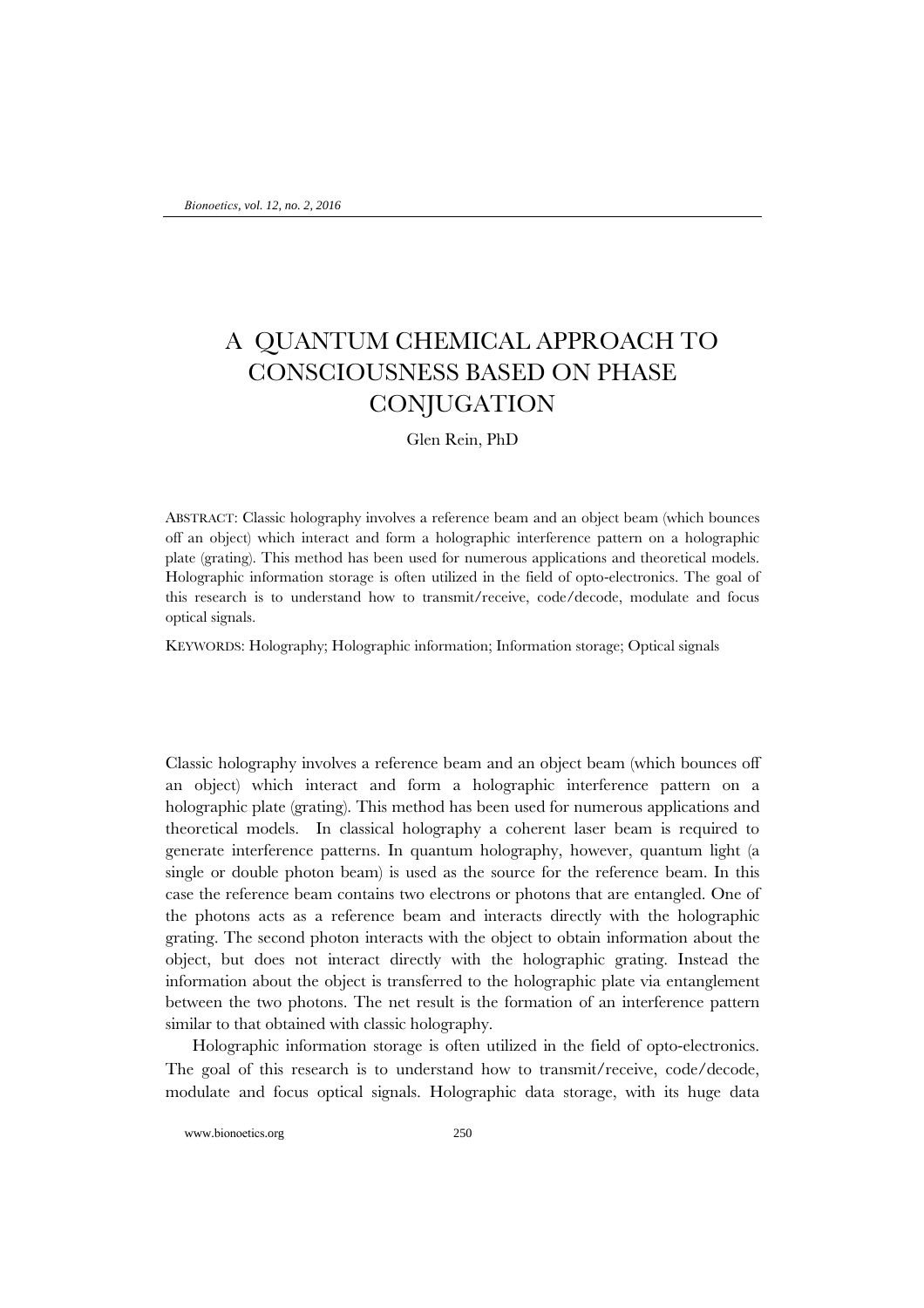capacities and fast data-transfer rates, is promising to become the next-generation optical data-storage technology.

#### PHASE CONJUGATION

Phase conjugation, also referred to as four-wave mixing or stimulated Brillouin scattering, is mediated via a phase conjugation mirror. Incident coherent light is reflected off such a mirror in an unusual manner. The reflected beam is the complex conjugate of the amplitude of the input wave. Instead of being classically reflected at an angle, the reflected beam retraces its path coincident with the incoming wave-field returning back to its source. The reflected beam, or phase conjugate replica, is referred to as second harmonic (Hsieh, 2010), time reversed (Hellwarth, 1978) and virtual (Powers 2011) radiation. Phase conjugation is now being used for spatial information processing (White, 1982). It is used in nonlinear optical imaging to increase the efficiency of image transmission along optical fibers and to restore distorted spatial and phase information (White, 1982). In phase conjugation holography, the photographic film used in conventional holography is replaced with a phase conjugation mirror. This has been achieved experimentally using electro-optical material and crystals (Kukhtarev, 1976). Phase conjugation holography uses complex spatial information processing for image storage, amplification and transmission that can surpass those of traditional recording methods (Weingartner 2002).

## PHASE CONJUGATION IN BIOLOGY

In addition to non-linear optical applications of holography, the concepts associated with this technology have also been used to describe consciousness in general as well as various functions of the mind- perception, intention, attention and intuition. Bischof further attributes this mechanism to account for learning and memory (Loo 2004). Previous holographic models of consciousness describe how light generated from a perceived object is reflected off a phase conjugation mirror-like grating containing stored information about the object in the form of constructive interference patterns. The virtual light which is reflected off the mirror forms a virtual image of the original object. The image and the object are coincident, superimposed and entangled. The brain then interprets the image as the perceived object (Marcer, 1997). Mitchell (2011) similarly proposes that the virtual energy field of an object is reflected off a holographic grating in the brain and this outgoing field interacts with the incoming virtual field from the object. When these two virtual fields meet, they form a virtual interference pattern and a standing wave. This model further proposes that the observer also emits a virtual energy field of its own which is reflected off a phase conjugation mirror located in the perceived object. The reflected virtual light from the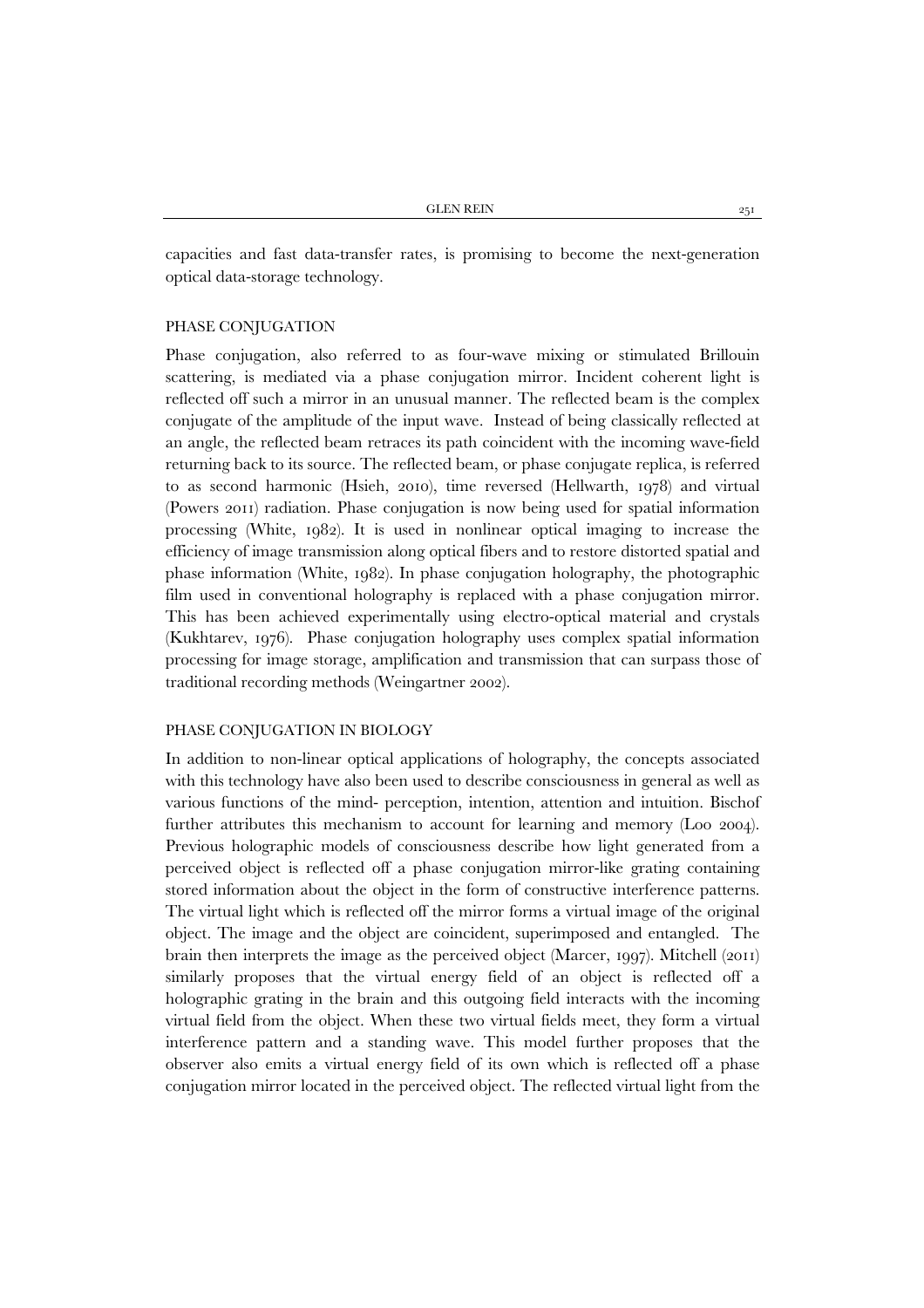BIONOETICS 252

object interacts with the virtual light from the perceiver and forms a second set of interference patterns. Furthermore, the two sets of interference patterns exchange information via resonance interactions.

Whether physical or virtual interference patterns are considered, shinning a light on these patterns creates a hologram. Marcer (1997), Mitchell (2011) and Pitkanen (2015) describe this hologram as a conscious quantum hologram. All three models use the quantum hologram to characterize and even define the mind, although Mitchell admits that holograms can occur in every cell of the body.

The location of the holographic mirror/grating in the body and in the brain is rarely defined. This is of particular concern when using phase conjugation holography. Since phase conjugation has been observed in nanoparticles (Hsieh 2010), fluorocarbons (Yoshida 1997) and sodium atoms (Hemmer, 1995), these molecules assumedly contain a phase conjugation mirror. Since phase conjugation holography has been proposed to mediate perception, the phase conjugation mirror has been proposed to reside in the neuronal circuitry of the brain. Mitchell proposed that the grating is found in the logic gates within neuronal circuitry of the brain (Mitchell 2011). Some propose the holographic grating occurs as spatio-temporal patterns in the brain. Others have proposed that the grating exists in crystalline and liquid-crystalline structures in the brain. This is a reasonable hypothesis because there is scientific evidence that planes within a crystal interact with incoming laser light and exhibit phase conjugation behavior (Kukhtarev, 1976). Finally it has been proposed that the holographic grating exists as space/time patterns in free space or in the ZPE of the vacuum (Mitchell, 2011) and not in the brain.

### MOLECULAR PHASE CONJUGATION MIRRORS

The molecular electronics industry has synthesized several organic dyes and polymers which exhibit unusual non-linear optical properties. Infrared absorbing dyes, for example, have been shown to exhibit phase conjugation behavior (Maloney, 1988). Certain chemicals, like isopropanol and hexane, also exhibit phase conjugation behavior (Slatkine, 1982). However, relatively few studies have demonstrated the ability of natural bio-molecules to exhibit phase conjugation behavior despite the fact that the benzene molecule exhibits quantum properties due to its delocalized pi electrons (Wyatt, 1992) . Nonetheless, a primary example of a natural biomolecule exhibiting phase conjugation, even using low light intensities, is bacteriorhodopsin (Werner, 1990).

Another example, is the porphyrin molecule which also exhibits phase conjugation behavior (Devane, 1984; Gosh, 1998).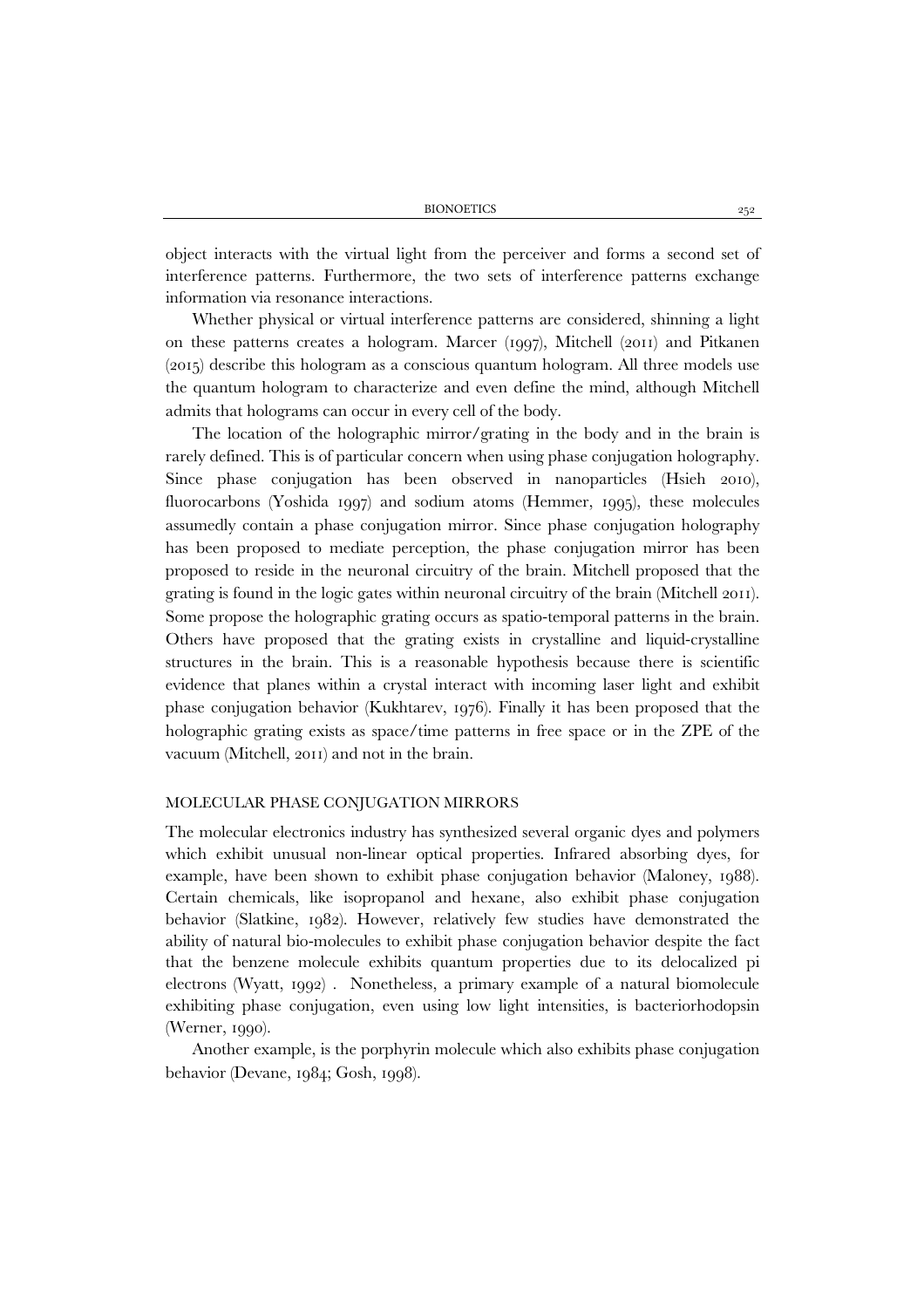GLEN REIN 253

Porphyrins are usually attached to heme protein molecules. Protein molecules themselves are capable of inter-molecular communication, a phenomena which is well described in the literature in terms of protein-protein interactions. Such interactions form networks which allow information to be transferred non-locally within the networks (Jansen 2003). The topological features and global organization of such networks are often studied in systems-biology.

Like proteins, porphyrins have the ability to self-assemble into coordination networks (Abrahams 1994). These crystalline-like networks are held together by Van der Waal forces, hydrogen bonds and pi-pi interactions. Porphyrin molecules are described as building blocks forming highly ordered supra-molecular assemblies capable of long-range inter-molecular interactions. They form various 2D and 3D interconvertible topologies including closely packed rhombic, hexagonal and square symmetries (Lein 2001, Kuhn 2008).

Porphyrins themselves contain four benzene groups connected by coordination bonds with a metal ion (Fe, Mg, Mn, etc) in the center. Porphyrins are conjugated systems because they contain alternating single and double bonds. As such they contain delocalize and highly mobile pi electrons which generate large amounts of energy due to highly efficient electron transfer. In some cases electron transfer can occur as quantum tunneling thereby indicating they can function at the quantum level. Thus, they are used in the electronics industry as p-n junctions, transistor sensors, semiconductors and solar cells (Studener, 2015). In biological systems, they function to convert chemical energy and to transport oxygen in the blood (Goldberg, 1988).

#### THE QUANTUM CHEMICAL MODEL OF CONSCIOUSNESS

#### *A. Formation of Holographic Phase-Conjugation Gratings*

The present model proposes that the holographic grating resides in the quantum chemical properties of porphyrin networks known to exhibit phase conjugation behavior.

It is proposed that in the young embryo, just after the spinal chord is formed, two main holographic grating are created – one at the base of the spine and one at the top of the head (see Figure 1). In the first case, Universal Consciousness enters the top of the head as quantum light and acting as a reference beam descends down the central channel of the spinal chord until it reaches the base of the spine at the coccyx. A portion of this quantum light is deflected off the central channel by crystalline lattice structures at the top of the head which act as a beam splitter. As the light descends toward the base of the spin, it interacts with the cells immediately surrounding the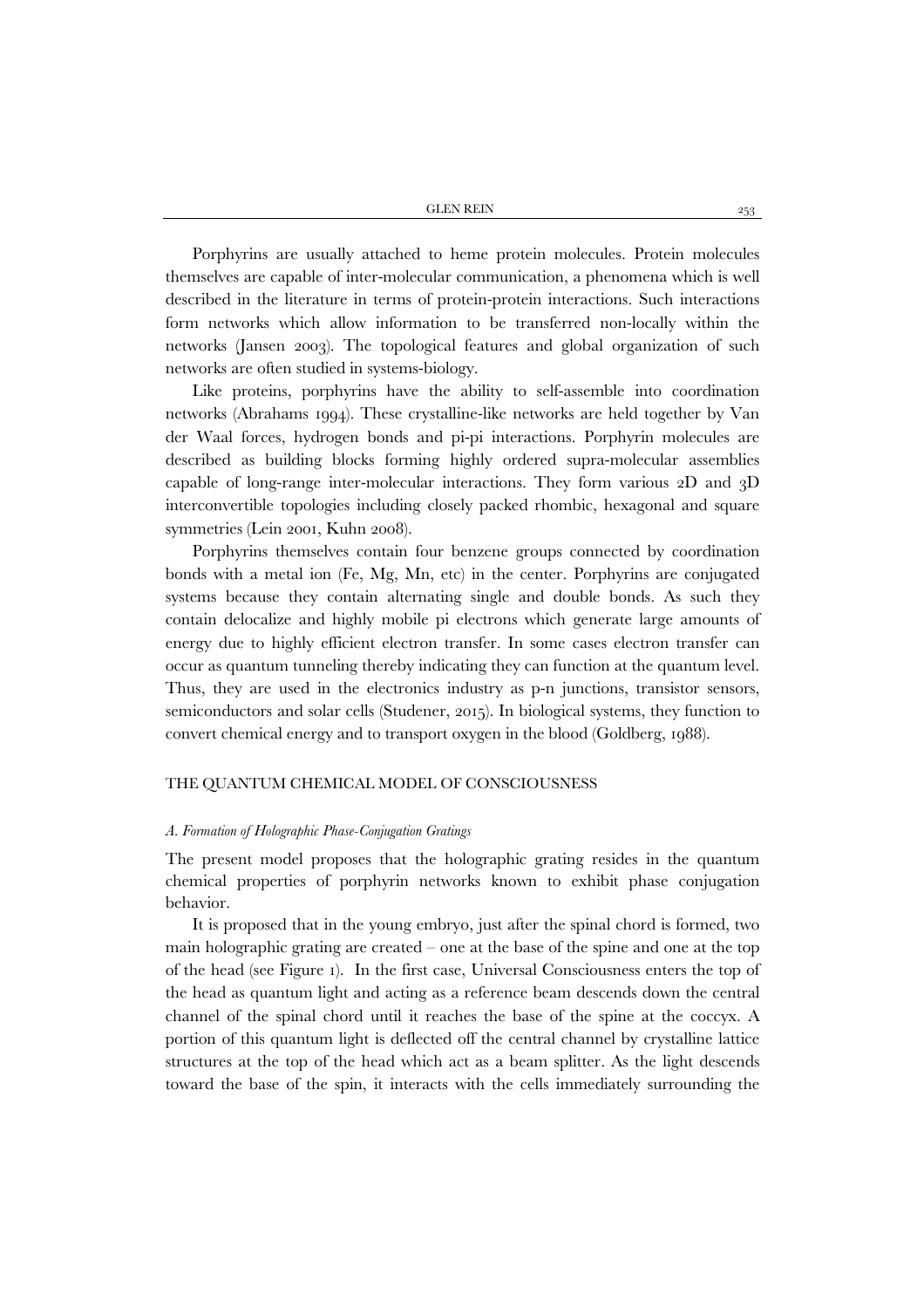BIONOETICS 254

spinal chord where it is reflected by various cellular components (biochemicals, microtubules, DNA etc). Thuw this beam is modulated by the information contained within these structures and acts like an object beam in holographic language. These two beams meet at the base of the spine where their interaction produces constructive interference patterns thereby creating a holographic grating. It is proposed here that this holographic plate also functions as a phase conjugation mirror. It is further proposed here that the holographic grating is a 3D network of porphyrin-enriched bone cells in the coccyx.



**FIGURE 1**

A similar process occurs when Universal Consciousness enters the embryo at the base of the spine. In this case the reference beam ascends straight up the spinal chord and ends at the holographic grating in the crown of the head. The object beam interacts with the various cells around the spinal chord as it ascends up the body. The interaction of these two beams forms a second holographic grating at the crown of the head which also functions as a phase conjugation mirror.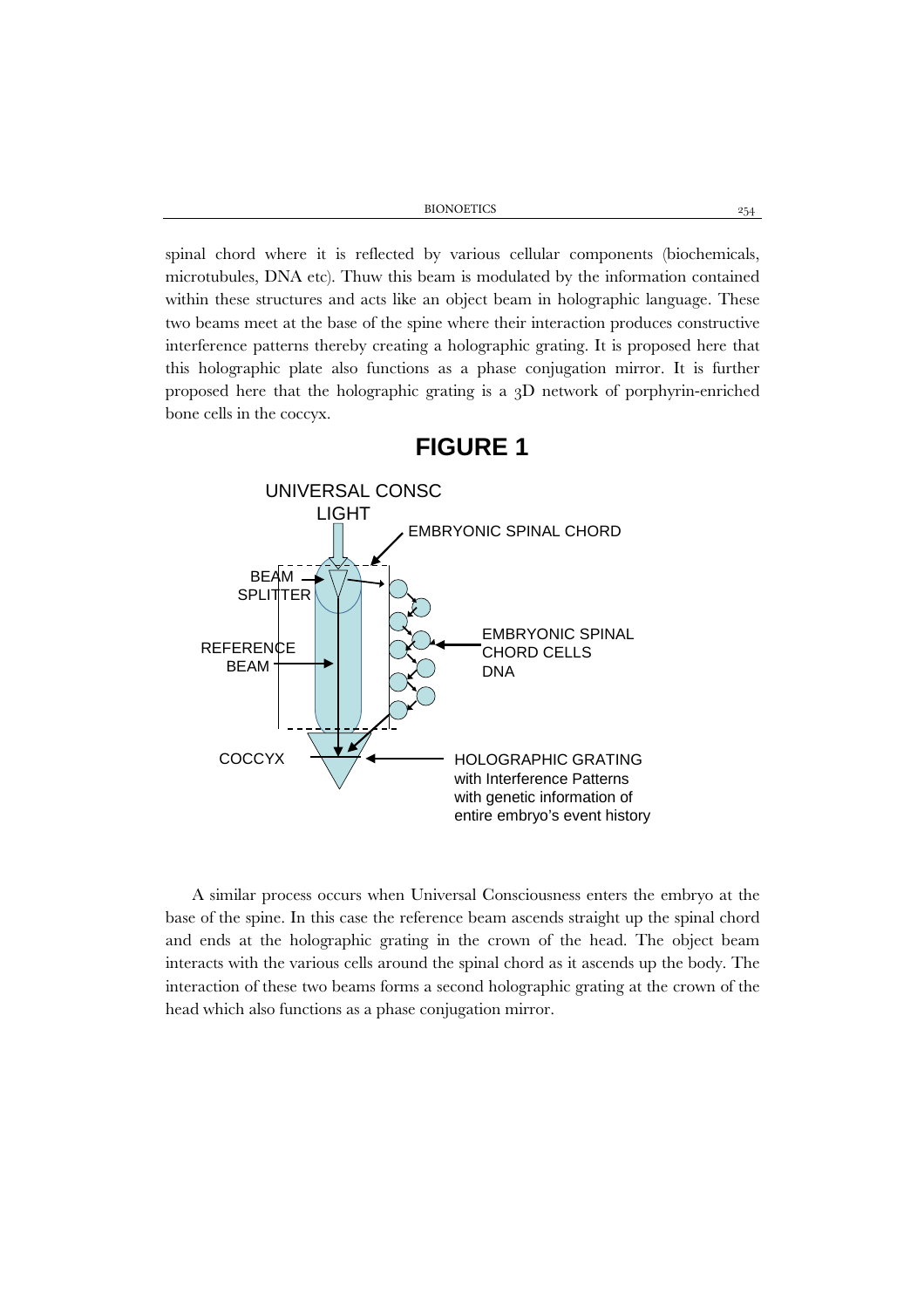#### *B. Creation of Individual Consciousness*

The model further proposes that after the holographic grating is created, Universal Consciousness again enters the now mature fetus at the top of the head as quantum light and travels down the central channel within the spinal chord to the base of the spine (coccyx) where it is reflected back as a phase conjugation replica (see Figure 2). As this virtual light energy ascends back up the spinal chord in a criss-cross fashion, it concentrates and forms a hologram at key centers along the spine where major organs are located, eg. solar plexus, heart, throat, etc. In addition, as the virtual light ascends up the spine it radiates outwards permeating all the cells in the embryo and further extends beyond the skin. This radiated energy can be considered the quantum hologram referred to in the writings of Marcer (1997) and Mitchell (2011) and the biofield by others (Rubik, 2002; Rein, 2004), but is here referred to as individual consciousness. Thus, the present model distinguished Universal Consciousness from individual consciousness, where the later can be considered a subset of Universal Consciousness. This endogenous virtual hologram contains all the physical (biochemical), mental (mind) and emotional information about the fetus including its entire event history.

Similarly when the quantum light of Universal Consciousness enters the mature embryo at the base of the spine, it ascends up the spinal chord and interacts with the interference pattern previously created at the top of the head. When it is reflected off the phase conjugation mirror at the crown, it descends and forms a hologram commonly referred to as the mind.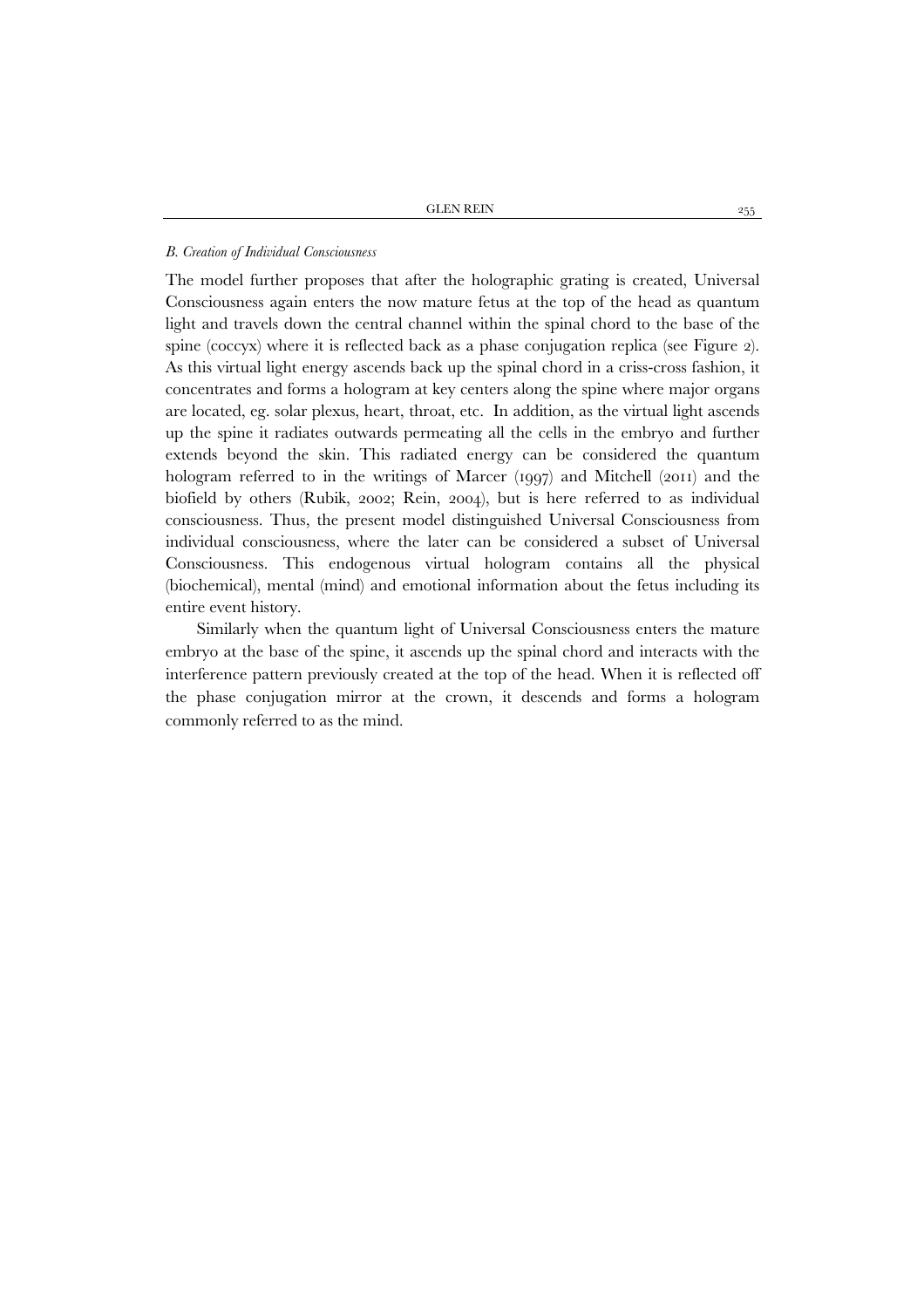

Thus the present model of consciousness explains the formation of individual consciousness and the individual mind from Universal Consciousness. Such a model also allows the conclusion that although each individual consciousness/mind is unique, we are all subsets of Universal Consciousness and are therefore all composed of the same fundamental energy (consciousness). Sharing such an innate essence indicates that all humans are fundamentally the same despite our apparently different external appearance.

> Quantum-Biology Research Lab Ridgway, CO reinglen@gmail.com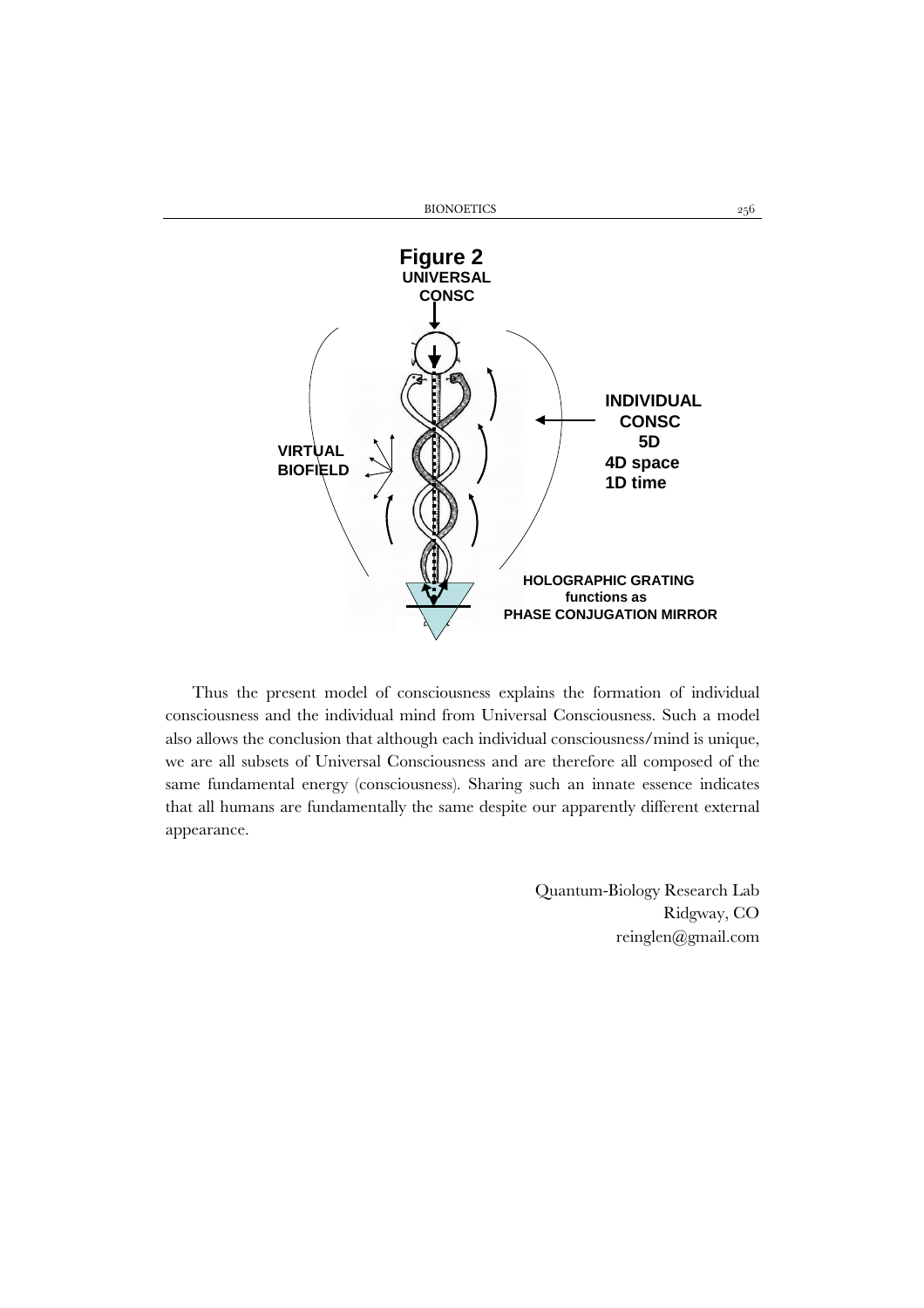#### **REFERENCES**

- Abrahams BF, Hoskins BF, Robson R. "Assembly of porphyrin building blocks into network structures with large channels." Nature 1994;369:727-729.
- Devane MM. "Temporal investigation of phase conjugation, with enhancement, in magnesium tetraphenyl porphyrin." Optics Communication 1984;52:136-140.
- Ghosh A. "First-Principles Quantum Chemical Studies of Porphyrins." *Acc. Chem. Res.*, 1998, 31, pp 189–198.
- Goldberg MA, Dunning SP, Bunn HF. "Evidence that the oxygen sensor Is a heme protein." Science 1988; 242:1412-1421
- Hellwarth RW. Generation of time-reversed wave fronts by nonlinear refraction." J Opt Soc Am 1978;68:1155-1163.
- Hemmer PR. et al. "Efficient low-intensity optical phase conjugation based on coherent population trapping in sodium." Optics letters 20.9 (1995): 982-984.
- Hidetsugu Yoshida, Villiam Kmetik, Hisanori Fujita, Masahiro Nakatsuka, Tatsuhiko Yamanaka, and Kunio Yoshida, "Heavy fluorocarbon liquids for a phaseconjugated stimulated Brillouin scattering mirror," Appl. Opt. 36, 3739-3744 (1997)
- Hsieh C-L, Pu Y, Grange R et al. "Digital phase conjugation of second harmonic radiation emitted by nanoparticles in turbid media." Opt. Express 2010;18:12283- 12290
- Huawen Y, Zhongyu C, Lisong H. "Introduction of holographic data storage-based organic photopolymers." Progress in Physics vol 4, 2001.
- Jansen R, Yu H, Greenbaum D et al. "A Bayesian Networks Approach for Predicting Protein-Protein Interactions from Genomic Data." Science 2003;302:449-453.
- Kuhn E, Bulach V, Hosseini MW. "Molecular tectonics: control of pore size and polarity in 3-D hexagonal coordination networks based on porphyrins and a zinc cation." Chem. Commun., 2008, 5104-5106
- Kukhtarev NV. "Kinetics of hologram recording and erasure in electrooptic crystals."
- Soviet Technical Physics Letters 1976;2:438-440 htarev
- Lein SB, Wang C, Yin SX. "Surface stabilized porphyrin and phthalocyanine twodimensional network connected by hydrogen bonds." J. Phys. Chem. B, 2001;105: 10838–10841.
- Loo CK, Perus M, Bischof H. Asssociative memory based image and object recognition by quantum holography." Open Syst. Inf. Dyn. 11, 277 (2004)
- Maloney C, Byrne H, Dennis WM et al "Picosecond optical phase conjugation using conjugated organic molecules." **[Chemical Physics](http://www.sciencedirect.com/science/journal/03010104)** 1988;121:21-39